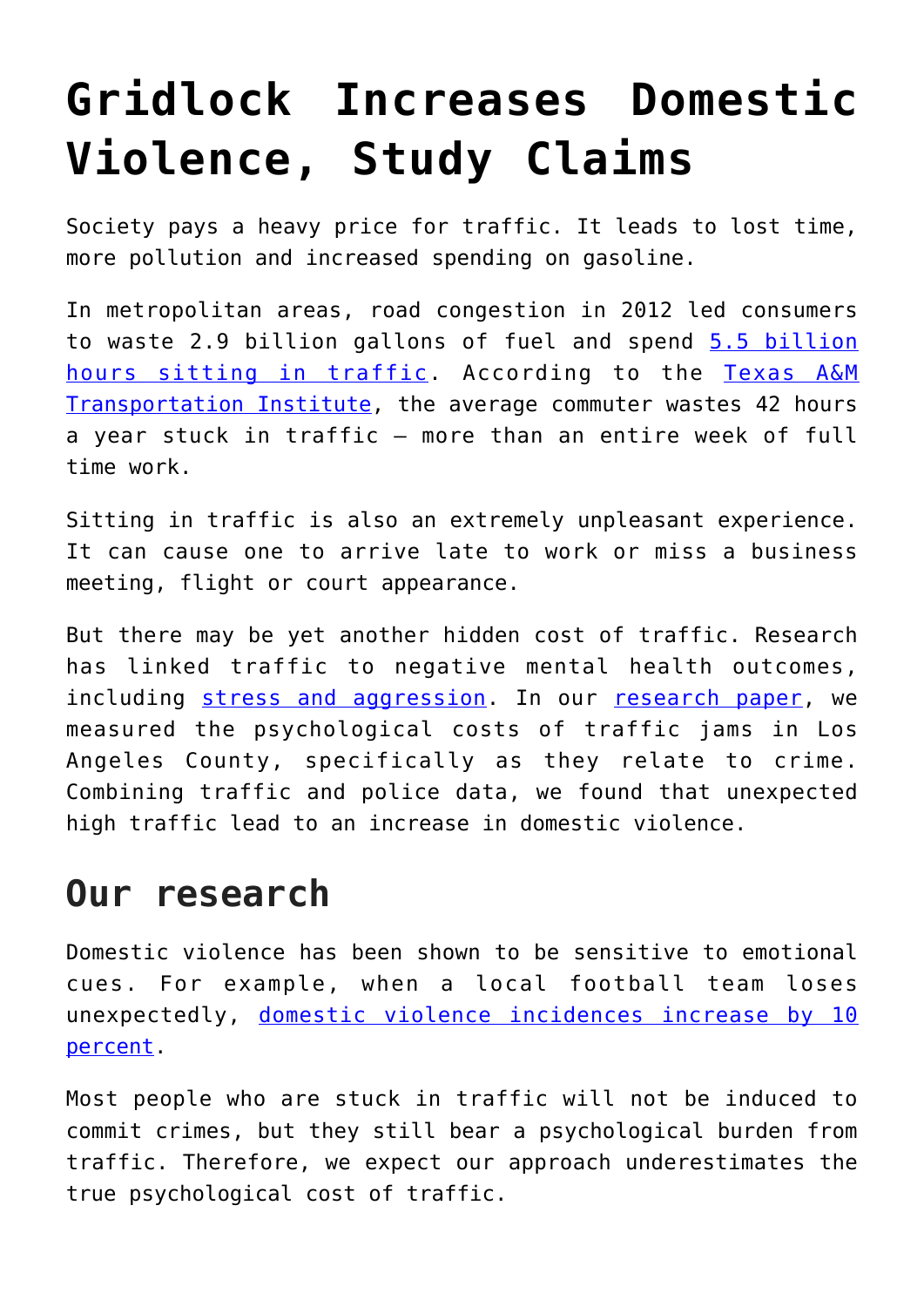According to traffic app [INRIX,](http://inrix.com/press-releases/scorecard-us/) the city of Los Angeles is a candidate for the worst traffic in the U.S. In fact, six of the country's 10 most congested stretches of highway are in metro LA.

The aforementioned [Texas A&M Transportation Institute report](https://mobility.tamu.edu/ums/) estimates that Los Angeles drivers spend on average 80 hours – or 3.5 days – a year in gridlock. Los Angeles also has the biggest difference between normal travel times and rush hour travel times in the United States: Rush hour can be 43 percent slower than nonpeak hours. A recent [Los Angeles Times poll](http://www.latimes.com/local/lanow/la-me-ln-traffic-still-tops-crime-economy-as-top-l-a-concern-poll-finds-20151007-story.html) shows that traffic is the top concern of Los Angeles residents, topping personal safety, personal finances and housing costs.

Our empirical analysis combines over two million police incident reports with over 25 million observations of local traffic conditions in Los Angeles from 2011 to 2015. To measure the impact of traffic on crime, we assigned each ZIP code to the closest major highway that connects to the downtown area. We focus on two major roads, I-10 and I-5, that represent primary north-south and east-west routes to downtown Los Angeles. While these are not the only means of transportation in the Los Angeles metro area, they are likely to be correlated with traffic on other nearby routes of the same direction.

This rich data set allowed us to link traffic with criminal activity down to a very fine level detail with regard to time and place.

## **The psychological cost**

We found that extreme traffic (above the 95th percentile) significantly increases the likelihood of domestic violence by approximately 6 percent. There are smaller effects at lower thresholds of extreme traffic.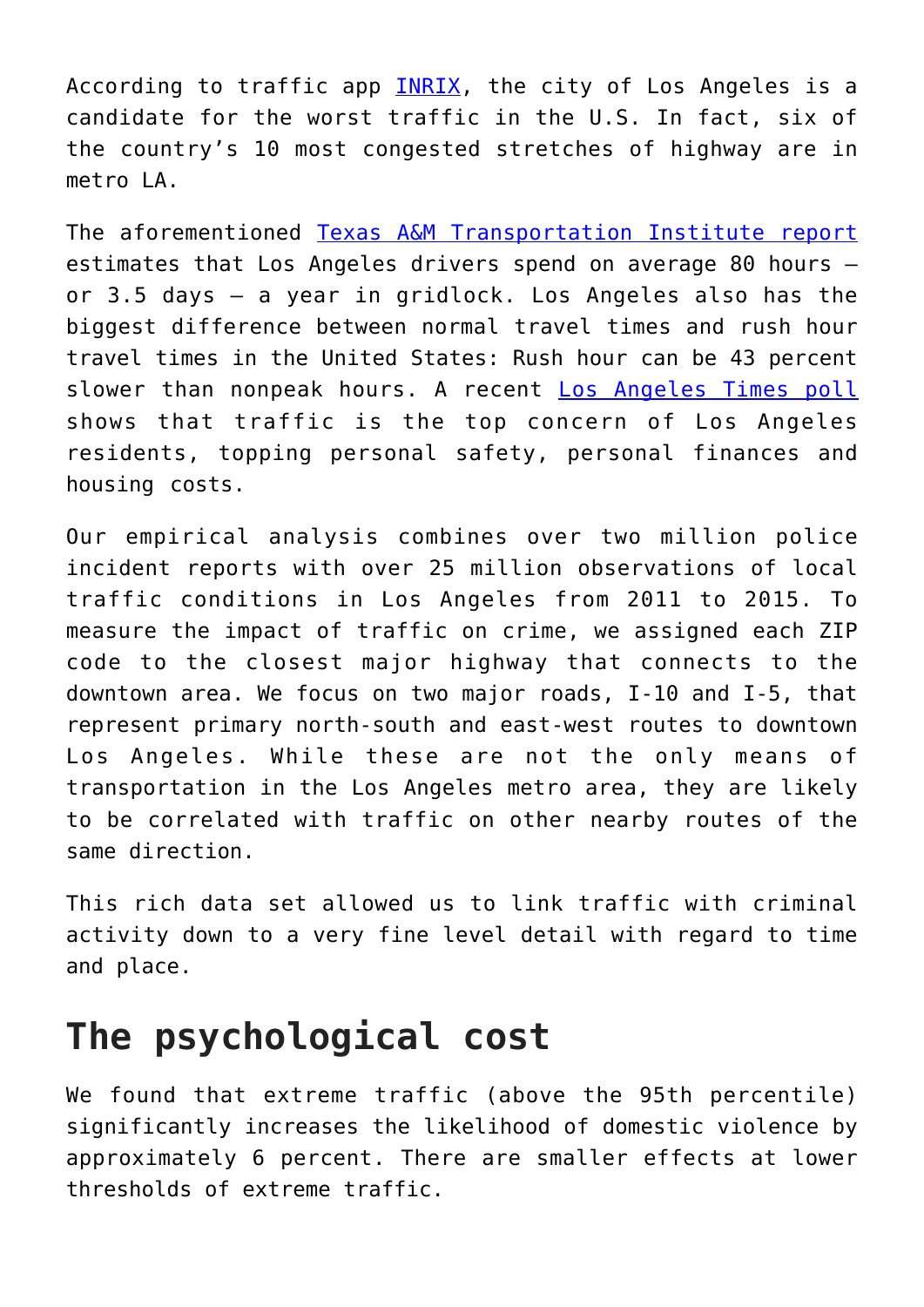Since domestic violence typically occurs in the home, we were confident in our analysis that the offender faced the traffic typical of the commute at the location of the crime. We controlled for ZIP code and time effects, in addition to recent traffic conditions, to account for changes in expected congestion.

We performed several tests to confirm that the increase in domestic violence was indeed caused by traffic as opposed to other factors. For example, we saw no effect of traffic on crime on previous days, no effect of evening traffic on morning crimes and no effect of traffic on other categories of crime such as property crime and homicides.

Our results varied for different ZIP codes. There was no effect of traffic on crime in low-crime areas. Meanwhile, in low-income areas, the effect we saw was about 1.5 percentage points larger than in areas above the median income for LA County.

We also measured high traffic and drivers' expectations using alternative measures, such as the maximum travel time by the hour of the day. All of our tests show an increase in domestic violence incidents following unexpected high traffic. In other words, when drivers were hit with worse-than-expected traffic, such as a collision, we saw more cases of domestic violence.

## **Policies**

Our results highlight a new consequence of traffic, in addition to the congestion, pollution and health impacts that have been established in the literature.

This is important, as the direct and indirect costs of a domestic violence incident is estimated to be [up to](https://www.ncbi.nlm.nih.gov/pmc/articles/PMC2835847/) [US\\$107,020.](https://www.ncbi.nlm.nih.gov/pmc/articles/PMC2835847/) We estimate that the economic cost of trafficinduced domestic violence ranges from \$5 million to \$10 million per year.